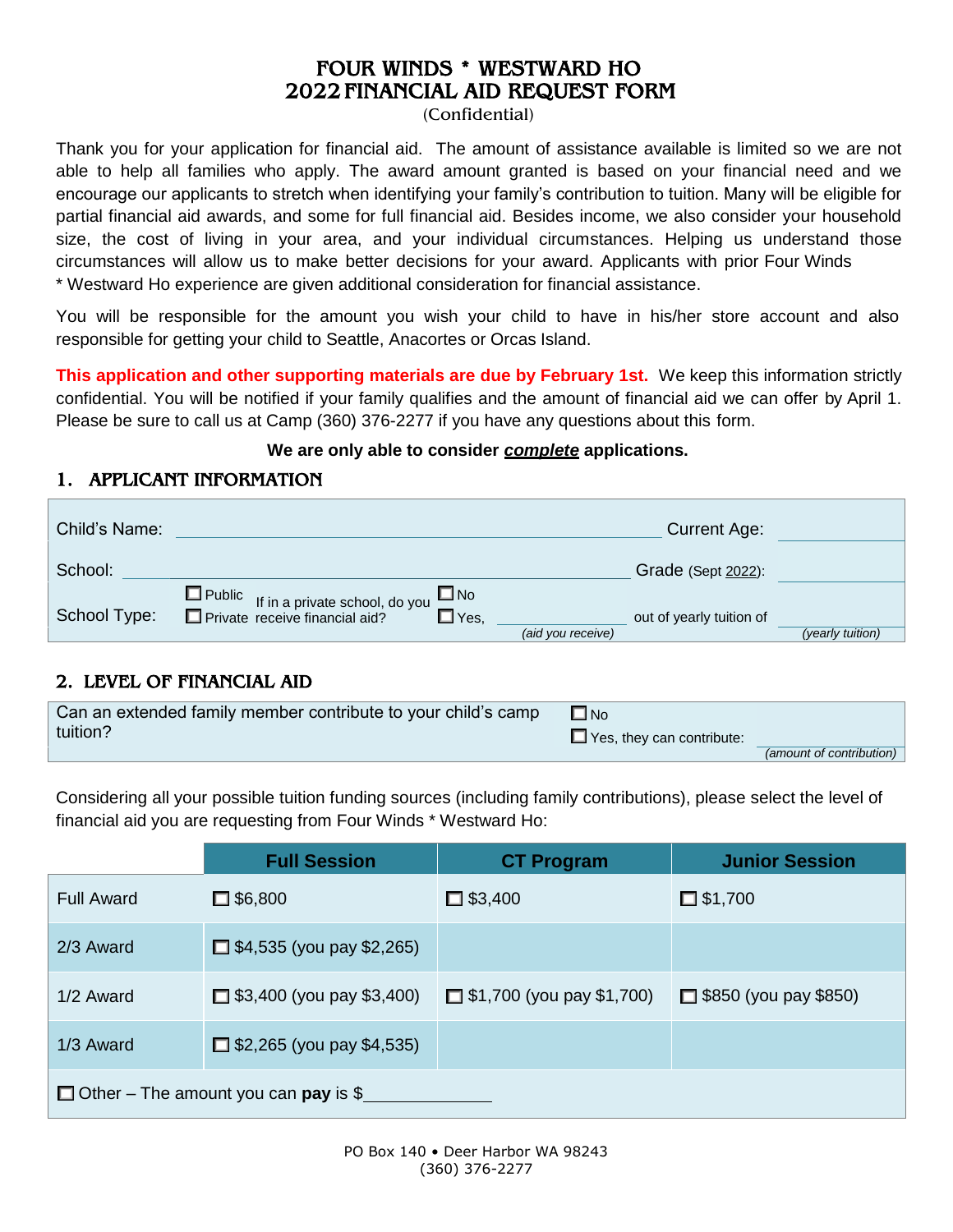### 3. PARENT / GUARDIAN CONTACT INFORMATION

| <b>PARENT/GUARDIAN 1</b>      |                             |                                   | <b>PARENT/GUARDIAN 2</b>      |               |                                   |
|-------------------------------|-----------------------------|-----------------------------------|-------------------------------|---------------|-----------------------------------|
| Name:                         |                             |                                   | Name:                         |               |                                   |
| Home Address:                 |                             |                                   | Home Address:                 |               |                                   |
| City:                         | State:                      | Zip:                              | City:                         | State:        | $Zip$ :                           |
| Mobile Phone:                 |                             |                                   | Mobile Phone:                 |               |                                   |
| Home Phone:                   |                             |                                   | Home Phone:                   |               |                                   |
| Email Address:                |                             |                                   | Email Address:                |               |                                   |
| Occupation                    |                             |                                   | Occupation:                   |               |                                   |
|                               | $\overline{\Box}$ Full Time | $\Box$ Part Time                  |                               | $E$ Full Time | Part Time                         |
| Employer:                     |                             |                                   | Employer:                     |               |                                   |
| Number of people in household |                             | Adults:                           | Number of people in household |               | Adults:                           |
|                               |                             | Children:                         |                               |               | Children:                         |
| Camp Alumni in                | $\square$ No                |                                   | Camp Alumni in                | $\square$ No  |                                   |
| your family?                  | $\Box$ Yes,                 |                                   | your family?                  | $\Box$ Yes,   |                                   |
|                               |                             | (Alumni name & year(s), if known) |                               |               | (Alumni name & year(s), if known) |

# 4. PARENT / GUARDIAN FINANCIAL INFORMATION

| <b>ANNUAL INCOME (Calendar Year 2021)</b>   |                                |  |  |
|---------------------------------------------|--------------------------------|--|--|
| Wages, Salaries & Tips                      | \$                             |  |  |
| <b>Child Support &amp; Alimony</b>          | \$                             |  |  |
| Income from business and/or rental property | \$                             |  |  |
| Interest or investment income               | $\boldsymbol{\mathsf{\$}}$     |  |  |
| Government assistance                       | $\boldsymbol{\mathsf{S}}$      |  |  |
| Any other financial support received        | $\boldsymbol{\mathsf{\$}}$     |  |  |
|                                             | <b>TOTAL ANNUAL INCOME: \$</b> |  |  |

| <b>ANNUAL EXPENSES (Calendar Year 2021)</b>           |                                                            |    |  |
|-------------------------------------------------------|------------------------------------------------------------|----|--|
| Housing<br>$\Box$ Mortgage<br>$\Box$ Rent             | Monthly $x 12 =$ \$                                        |    |  |
| Debt payments (credit cards, car payments, etc.)      | Monthly $x 12 =$ \$                                        |    |  |
| School tuition                                        |                                                            | \$ |  |
| Medical/Dental expenses (only if out of the ordinary) | \$                                                         |    |  |
| Debt Payments (credit cards, car payments, etc)       |                                                            |    |  |
| Other (describe)                                      |                                                            | \$ |  |
|                                                       | TOTAL ANNUAL EXPENSES: \$                                  |    |  |
|                                                       | <b>ANNUAL NET INCOME/LOSS:</b><br>$(INCOME - EXPENSES)$ \$ |    |  |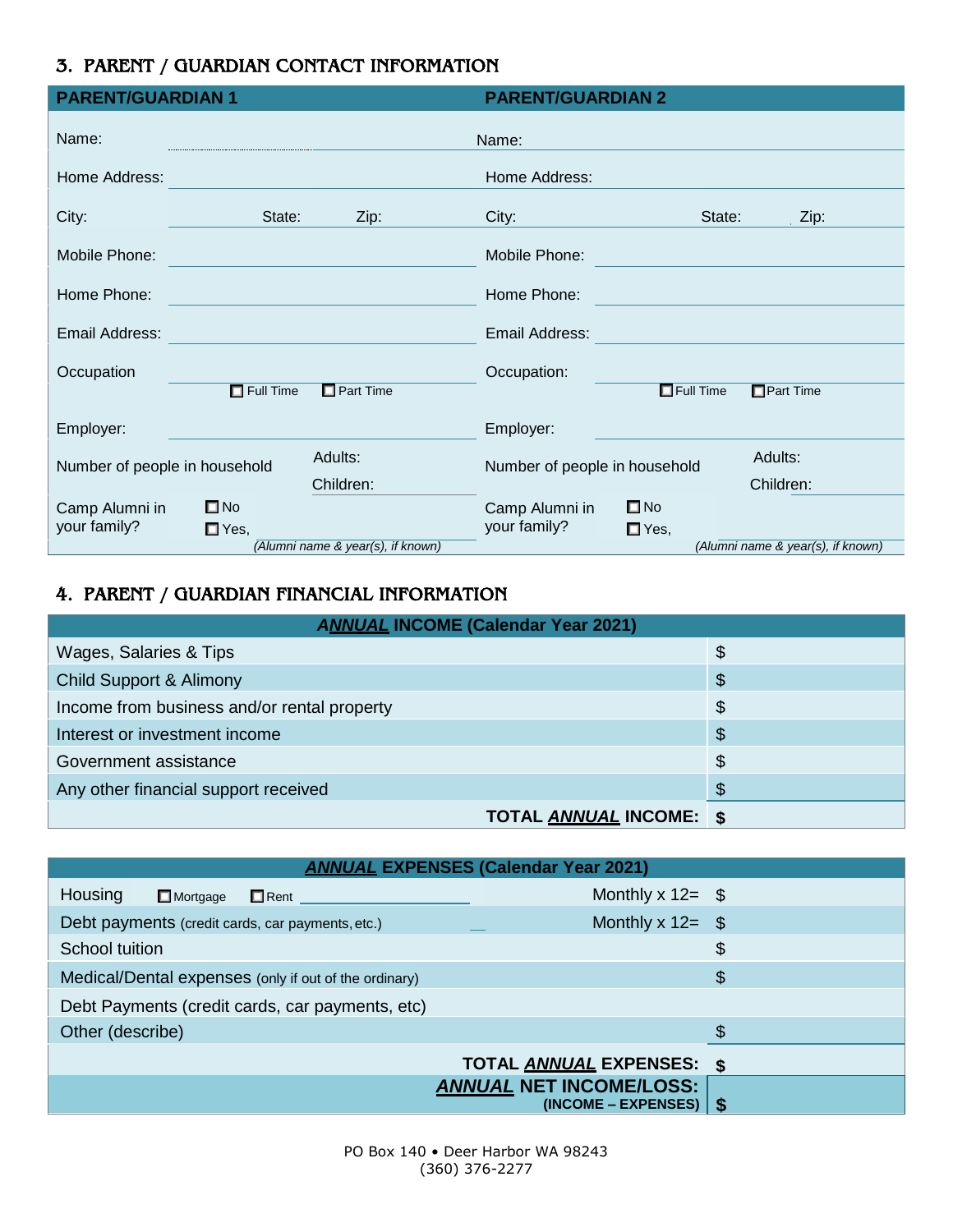### 4. PARENT / GUARDIAN FINANCIAL INFORMATION (Continued)

| <b>BALANCE SHEET</b><br>(ASSETS & DEBT)                                                                                                                  |                                                               | <b>VALUE</b><br>(Column A)                                      | <b>DEBT / AMT OWED</b><br>(Column B) |
|----------------------------------------------------------------------------------------------------------------------------------------------------------|---------------------------------------------------------------|-----------------------------------------------------------------|--------------------------------------|
| Checking & Savings accounts (Column A only)                                                                                                              |                                                               | $\$\$                                                           |                                      |
| Retirement accounts (Column A only)                                                                                                                      |                                                               | \$                                                              |                                      |
| Non-retirement investments--stocks, bonds, etc. (Column A only)                                                                                          |                                                               | $\mathcal{L}$                                                   |                                      |
| Home Market Value (if you own a home)<br>- Column A & B if you have a mortgage<br>- Column A only if you do not have a mortgage                          |                                                               | \$                                                              | \$                                   |
| Cars/Boats (list all below and use separate sheet if needed)<br>- Column A & B if you owe on the car(s)/boat(s)<br>- Column A only if owned without debt |                                                               |                                                                 |                                      |
| Year<br>Make (e.g. Toyota, Ford)                                                                                                                         | Model (e.g. Camry, Escort)                                    |                                                                 |                                      |
|                                                                                                                                                          |                                                               |                                                                 |                                      |
|                                                                                                                                                          |                                                               | $\mathcal{S}$                                                   | $\mathfrak{S}$                       |
| Other real estate or assets (Column A only, in most cases)<br>list it here. If it has a mortgage on it, list it in Column B.                             | If you own real estate in addition to your primary residence, | S                                                               | \$                                   |
| Other Debts (Column B only)<br>Credit cards, student loans, medical bills, etc. *Vehicle and<br>mortgage debt should be listed above, not here.          |                                                               |                                                                 | \$                                   |
|                                                                                                                                                          | <b>TOTAL ASSETS (Column A) \$</b>                             | 0                                                               |                                      |
|                                                                                                                                                          | <b>TOTAL DEBT (Column B)</b>                                  |                                                                 | $\overline{0}$<br>\$                 |
|                                                                                                                                                          |                                                               | <b>NET ASSETS / LIABILITIES:</b><br>(TOTAL ASSETS – TOTAL DEBT) | 0<br>\$                              |

# 5. DOCUMENTS

Please provide the following materials in support of your application

☐ ☐ ☐ ☐ 2021 W-2 Forms (or other records of money earned) for all household income earners. Your (and your spouse's, if you are married) most recent Federal Income Tax Return. • IRS 1040, 1040A, or 1040EZ, or • Foreign Tax Return Recommendation Letter(s) **3** for **new** Financial Aid applicants, or **1** for **returning** Financial Aid A brief statement or essay from your child regarding why he/she wishes to attend Four Winds Camp (this is requested for new applicants and is optional for returning campers) In some cases, we may ask for additional financial information, such as statements from banks, investment companies, retirement plans or mortgages companies. We will contact you if this is necessary.